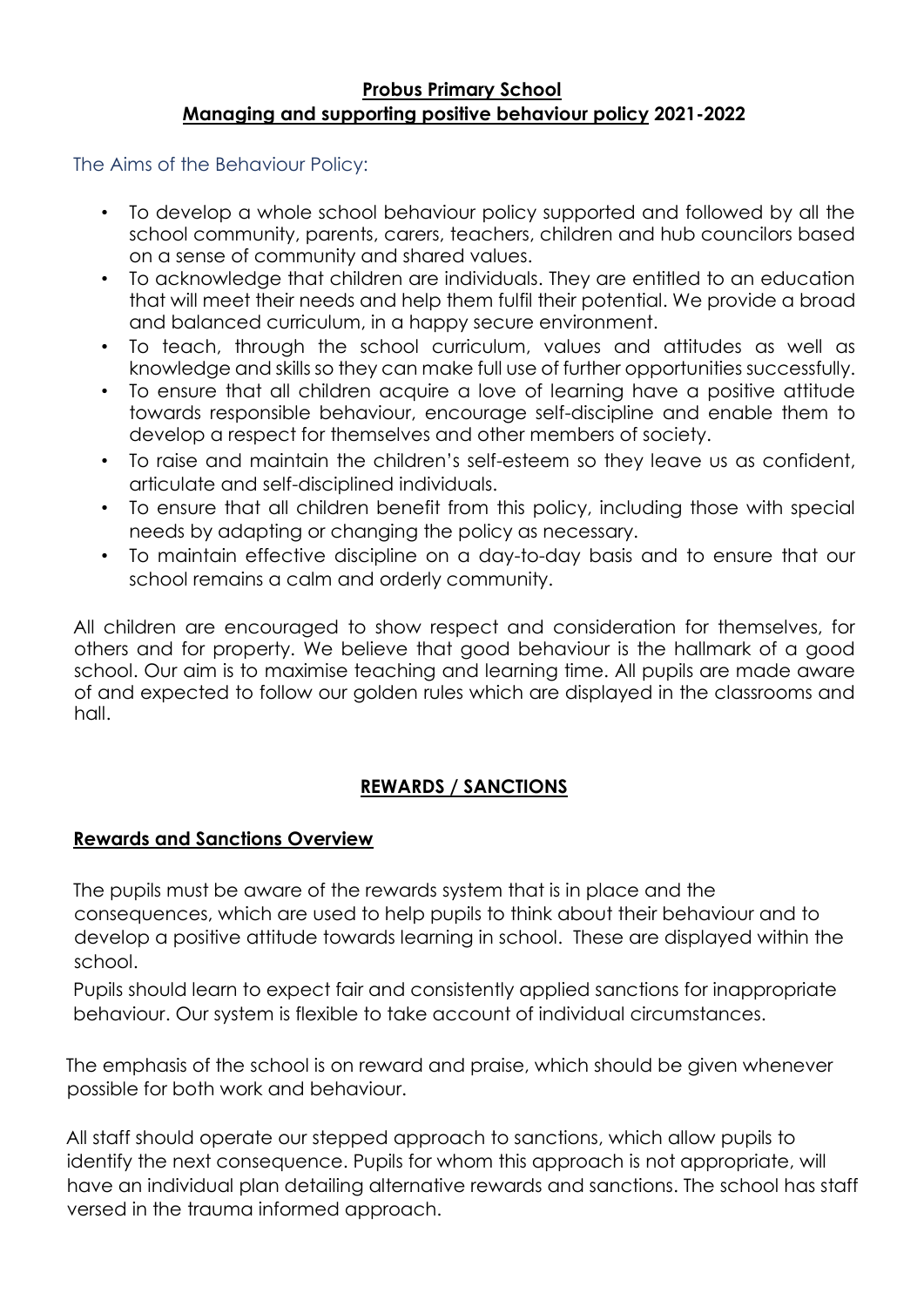Incidents are to be recorded on individual incident log or MyConcern and reviewed in by the Head of school. Myconcern is primarily for safeguarding issues. The incident log forms should be shared with the Head of school or senior staff to decide if sanctions or parental involvement are required. The incident log is for general breeches of the golden rules not for serious incidents. Any serious incidents will be recorded and discussed with senior staff immediately. The incident log will be reviewed termly to discern patterns in behaviour.

#### Rewards available

#### **Personal rewards**

Pupils can earn **stickers** for good behaviour, caring acts and following the golden rules. These are collected on a card of 20. When complete the card is exchanged for a small prize in our sharing assembly.

For good attitude towards learning and effort, pupils can earn **team points** which are recorded on a chart and tallied each week. The winning team for the half term earns extra play.

Each class has a **stars of the week** celebrating excellent behaviour and awards for maths and literacy.

**Reading stickers** are awarded for five home reads each week. These are then rewarded by certificates and book vouchers.

**Headteacher awards** are available for outstanding effort and behaviour.

The **Truro and Roseland Community offer awards** for year six pupils for outstanding achievement and behaviour. Pupils are nominated by the Headteacher and staff.

#### Parental involvement

The development of positive behaviour patterns and self-discipline is seen to be a gradual process which begins at home. Probus Primary School welcomes the interest and close involvement of parents and we expect that parents will support the agreed behaviour policy.

Low level actions taken by the school for behaviour may be communicated to the parent by letter so that incidents could be discussed at home.

When parents are invited into the school to discuss a child's behaviour, it may be appropriate to agree a Personal Behaviour Plan. This will identify the additional support which will be given to the child, exactly what the child is expected to do and what will take place if the inappropriate behaviour still continues.

Probus Primary School does not tolerate bullying of any kind. If we discover that an act of bullying or intimidation has taken place, the incident is recorded and we act immediately to stop any further occurrences of such behaviour. We do everything in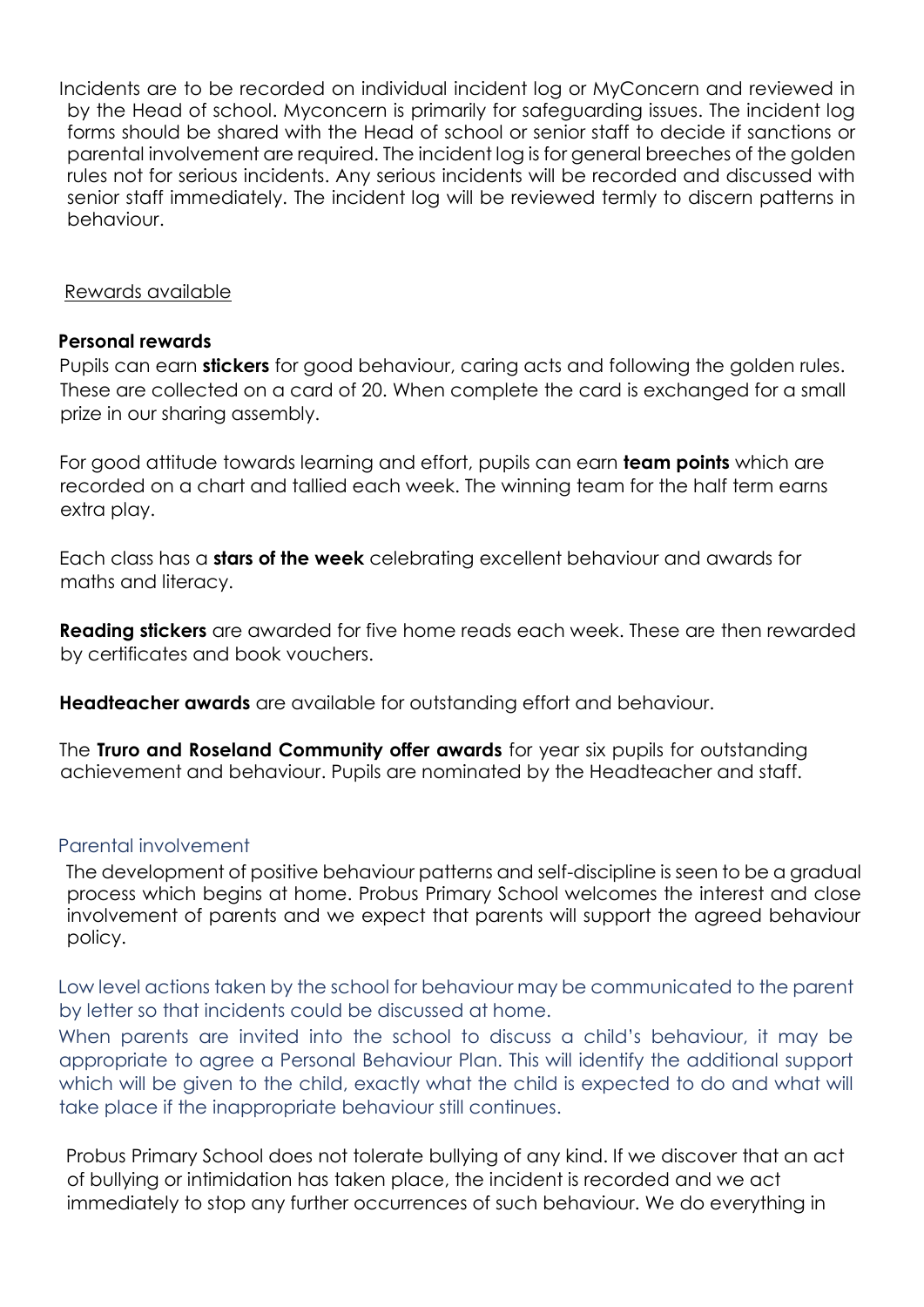our power to ensure that all pupils attend academy free from fear (See Anti-Bullying Policy for further information).

If a behaviour problem is severe or recurring, exclusion procedures may be implemented. On rare occasions, this may take the form of a permanent exclusion (see 'fixed-term and permanent exclusions' below).

### Dealing with serious incidents

We have the right to take measures to keep pupils and staff safe.

The Head of School, Executive Principal and the Hub Council of the our school have a duty of care to all pupils and staff, and this Behaviour Policy takes appropriate account of the health and safety of all children and adults in the school.

### Fixed-term and permanent exclusions

Only the Head of School has the power to exclude a child from the school. They may exclude a pupil for one or more fixed periods, for up to 45 days in any one academic year.

The Head of School may also exclude a pupil permanently. Before taking such a step they will have taken advice from the Hub Councillors, Aspire board, the Aspire inclusion team, the Education Welfare Service, County Psychological Service or any other relevant professionals.

If the Head of School excludes a child the parents will be informed immediately, giving reasons for the exclusion. At the same time, the Head of School makes it clear to the parents that they can appeal against the decision to the Hub Council. The school will inform the parents how to make any such appeal.

The Head of School will inform the Local Authority (LA) and the Hub Council about any permanent exclusion, and about any fixed-term exclusions beyond five days in any one term. The Hub Council itself cannot either exclude a child or extend the exclusion period made by the Head of School.

A child may be excluded from school by the Head of School for a number of reasons, and for anything from a half-day to permanently.

### Fixed Term Exclusions

If a child's behaviour shows no improvement after all available options to the Academy have been used and all the above procedures followed, then a child will be excluded for a fixed term. This can for be one day or up to five days.

### Other reasons for a fixed term exclusion:

- Physical or threatened assault on another child or member of staff.
- Constant disruption to the education of other children.
- Regular breaches of the schools behaviour policy which result in the teacher being distracted from the task of teaching the class in order to attend to the needs of an individual child.
- Persistent bullying
- Racist abuse
- Deliberate and willful damage to school property.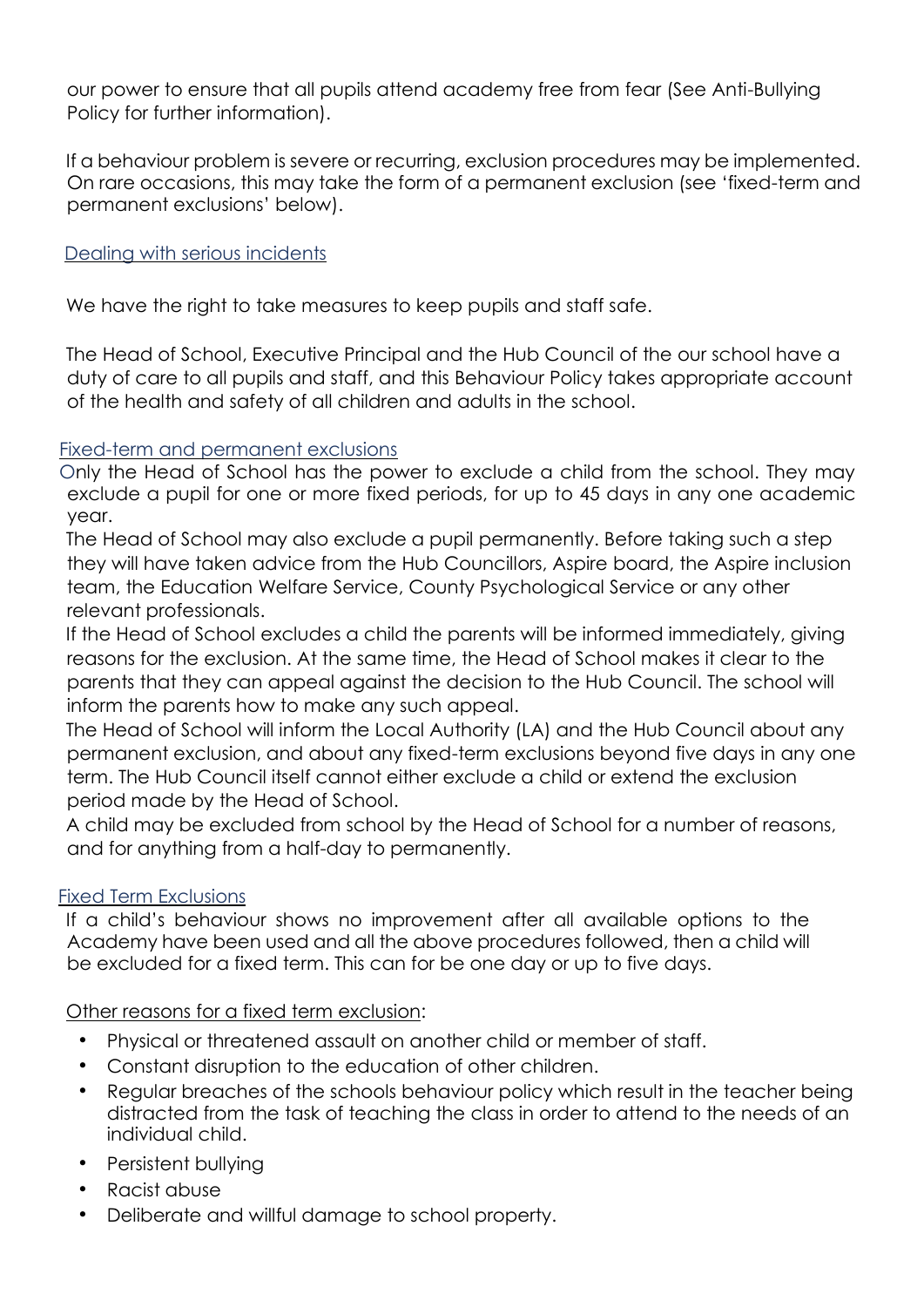It is likely that a combination of the above will contribute to exclusion. Parents will be contacted immediately and invited to school to discuss the seriousness of their child's actions.

### Permanent Exclusion

Permanent exclusion will only be used as a last resort, in response to

- a serious breach, or persistent breaches, of the school's behaviour policy; and
- where allowing the pupil to remain in school would seriously harm the education or welfare of the pupil or others in the school.

Serious breaches that may lead to permanent exclusion include: Persistent long term defiant behaviour Threatened or actual physical Assaults, Sexual abuse, Supplying illegal drugs or carrying an offensive weapon.

Permanent Exclusions will not be imposed immediately, unless there is an immediate threat to the safety of others in the school. Before deciding to exclude we will ensure that:

- a thorough investigation has been carried out
- the child being considered for exclusion has been encouraged to give their version of events
- consideration is given to whether the incident may have been provoked, for example by bullying or by racial harassment
- a written record of actions taken and interviews with the child are kept including any witness statements which should be signed and dated wherever possible.
- an exclusion is only made where the evidence shows that the child was responsible for the incident.

Probus School will adhere to the guidance 'Exclusion from Maintained Schools, Academies and Pupil Referral Units in England Sept 2017 which relates to :

- The Education Act 2002, as amended by the Education Act 2011;
- The School Discipline (Pupil Exclusions and Reviews) (England) Regulations 2012;
- Section 89 of The Education and Inspections Act 2006; and
- The Education (Provision of Full-Time Education for Excluded Pupils) (England) Regulations 2007.

### **Monitoring**

The Head of School will monitor the effectiveness of the behaviour policy on a regular basis, reporting to the Hub Council on the effectiveness of the policy and if necessary, make recommendations for further improvements.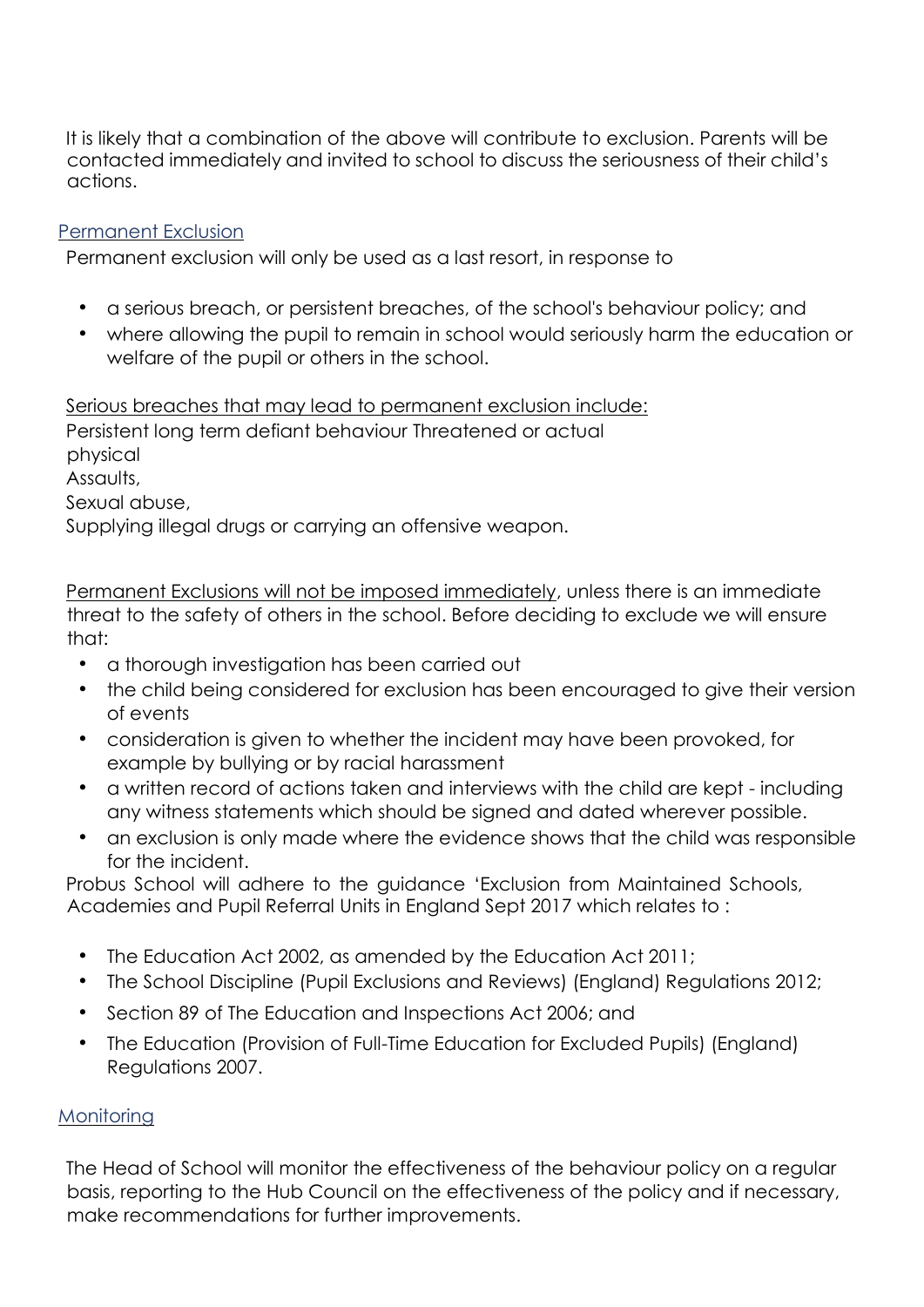### Addendum review October 2021

At Probus Primary School, we have recently reviewed our Behaviour Policy in line with the Coronavirus pandemic and the reopening of schools guidance from the DfE. We understand that this is an especially challenging time and we will continue to support our children. All children and staff have the right to a safe and calm environment. Therefore, all children will be required to conform to any measures which the school deem as important to minimising risk associated with coronavirus. The well-being and safety of our children and staff has always been, and remains, our utmost priority.

**This addendum sits within our whole school Behaviour Policy** During the Covid- 19 Pandemic, we have introduced additional measures alongside new procedures and routines aimed at minimising the risk associated with coronavirus.

### **Procedure and Routines for children and parents**

### **Parents**

Arrive and leave the school promptly and do not congregate in groups .

Do not bring a child to school if they are experiencing covid symptoms

Ensure contact details are up to date and phone calls from school are answered Be aware school could close at short notice and provision for collection must be in place daily

# **Pupils**

- Remember to wash hands well upon arriving in school, after breaks, before and after eating, after coughing, sneezing and toileting
- Play safely where you are told to be
- Remember to only use the toilet you are told you can use by your teacher and wash your hands well afterwards
- Follow the 'catch it, bin it, kill it' rule when coughing or sneezing
- Remember you must never spit, sneeze or cough intentionally at others. You must not lick or bite.
- Tell an adult straight away if you feel unwell

# **Consequences for unsafe behaviour**

At this time health for all those in school requires adherence to the above procedures. As the routines are new, pupils will need reminding and will not be penalised for making a genuine mistake. Pupils will be regularly supported and prompted. However, if a pupil deliberately uses repeated unsafe behaviour, action will need to be taken.